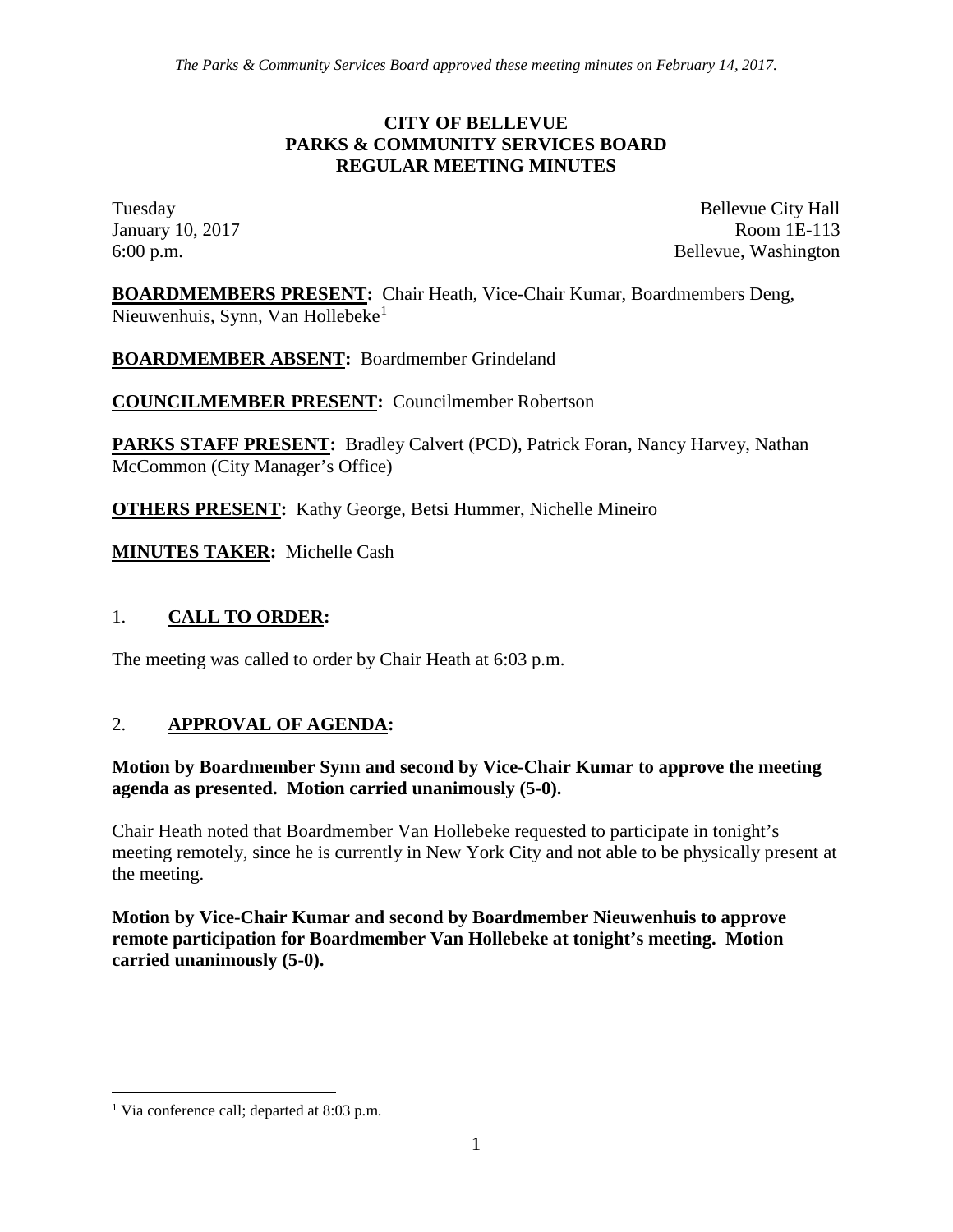## 3. **APPROVAL OF MINUTES:**

**Motion by Vice-Chair Kumar and second by Boardmember Synn to approve the November 8, 2016 Parks & Community Services Board Regular Meeting Minutes as presented. Motion carried unanimously (6-0).**

## 4. **ORAL COMMUNICATIONS/PUBLIC COMMENTS:**

Betsi Hummer, East Bellevue Community Council

14541 SE 26<sup>th</sup> Street, Bellevue, WA

On behalf of the East Bellevue Community Council (EBCC), Ms. Hummer distributed a copy of her presentation that highlighted some of the concerns of east Bellevue constituents. Some of the items noted included:

- Adult family homes and the inequitable distribution of these homes throughout east Bellevue. Need more transparency in the application process.
- Lack of affordable housing—need a broader city plan, not a cluster of affordable housing in Bellevue.
- Single family rentals—need to develop a registration process.
- Dilapidated homes; absent owners—need consequences.
- Abandoned vehicles—need response in meaningful manner.
- Parks—build it for use; plan for upkeep and maintenance; zone for its intended use; bathrooms; notification on improvements and changes.
- Bellevue College—need to maintain open communications and relationships; the City Liaison needs to understand the concerns of the surrounding residents; the college needs to be integrated with the Bike/Ped Plan.

Kathy George,  $1126 - 34$ <sup>th</sup> Ave., Suite 307, Seattle, WA Nichelle Mineiro, 16234 NE 30<sup>th</sup> Street, Bellevue, WA

Ms. George recommended that the City consider purchasing a greenbelt parcel located on Bel-Red Road on the eastern edge of the Bel-Red corridor map. Ms. Mineiro noted that she was recently notified by the property owner that the parcel is currently for sale.

Councilmember Robertson clarified that a land purchase is not under the Park Board's authority. She requested staff to further investigate the parcel and opportunity.

# 5. **CITY COUNCIL COMMUNICATION:**

Councilmember Robertson noted that Council received the Park Board's Preliminary 2017-2023 Parks Capital Investment Program memo, dated November 8, 2016, which was included in the Park Board packet. However, since some of the Councilmembers have other projects that they are working on, there wasn't Council support to move forward with the recommended new park projects. In addition, the budget approval process was slightly different than in years past so not all items were discussed. Therefore, the suggested new park projects were not included in the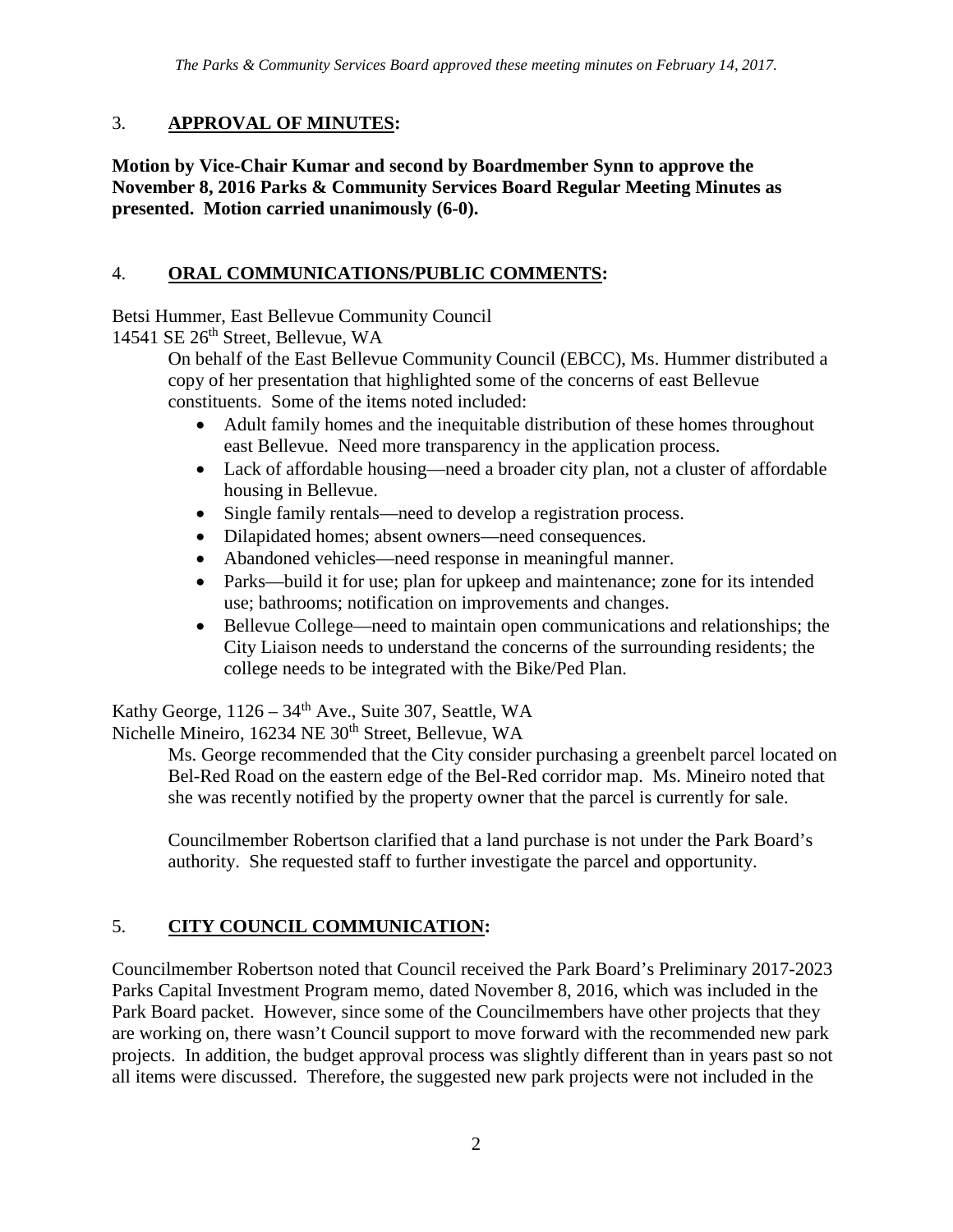approved budget. Councilmember Robertson added that the lack of discussion by Council did not reflect a lack of support for the projects—there were other higher priorities for Council.

Boardmember Synn expressed his disappointment and frustration that the new park projects were not discussed and/or included in the 2017-2023 Parks Capital Investment Program budget. Boardmember Van Hollebeke and Vice-Chair Kumar also expressed their disappointment with the budget process but appreciated the clarification and transparency.

In regards to the Oral Communications comments regarding adult family homes, Councilmember Robertson clarified that adult family homes are governed under federal regulations.

Lastly, Councilmember Robertson reported that Councilmember Slatter announced plans to resign from her Council position. Councilmember Slatter has been appointed to be a representative in the Washington House of Representatives.

# 6. **DIRECTOR'S REPORT:**

Mr. Foran introduced Nathan McCommon, who was recently hired as Bellevue's Deputy City Manager. In addition, Mr. Foran distributed a project summary regarding the Park Point planned unit development just off of Coal Creek Parkway. There have been many questions raised regarding this project so the project summary addressed the overall project (i.e., description of proposal, location, status of review, process, community concerns, and staff contacts). Chair Heath noted that the Park Board has no authority over this project.

Lastly, Mr. Foran expressed his appreciation to everyone that was involved in the Crossroads Community Center holiday gift giveaway, specifically the Fire Department.

# 7. **BOARD COMMUNICATIONS:**

Vice-Chair Kumar is the Park Board liaison for the Wilburton-Grand Connection Initiative Community Advisory Committee. She encouraged Boardmembers to provide feedback to her regarding the project.

# 8. **CHAIR COMMUNICATION & DISCUSSION:**

Chair Heath announced that the Board Retreat will be held on February 11, 2017. He requested a bylaws template from staff in December and expressed his frustration that the template is still not complete. Staff confirmed that the template will be complete by the end of the week.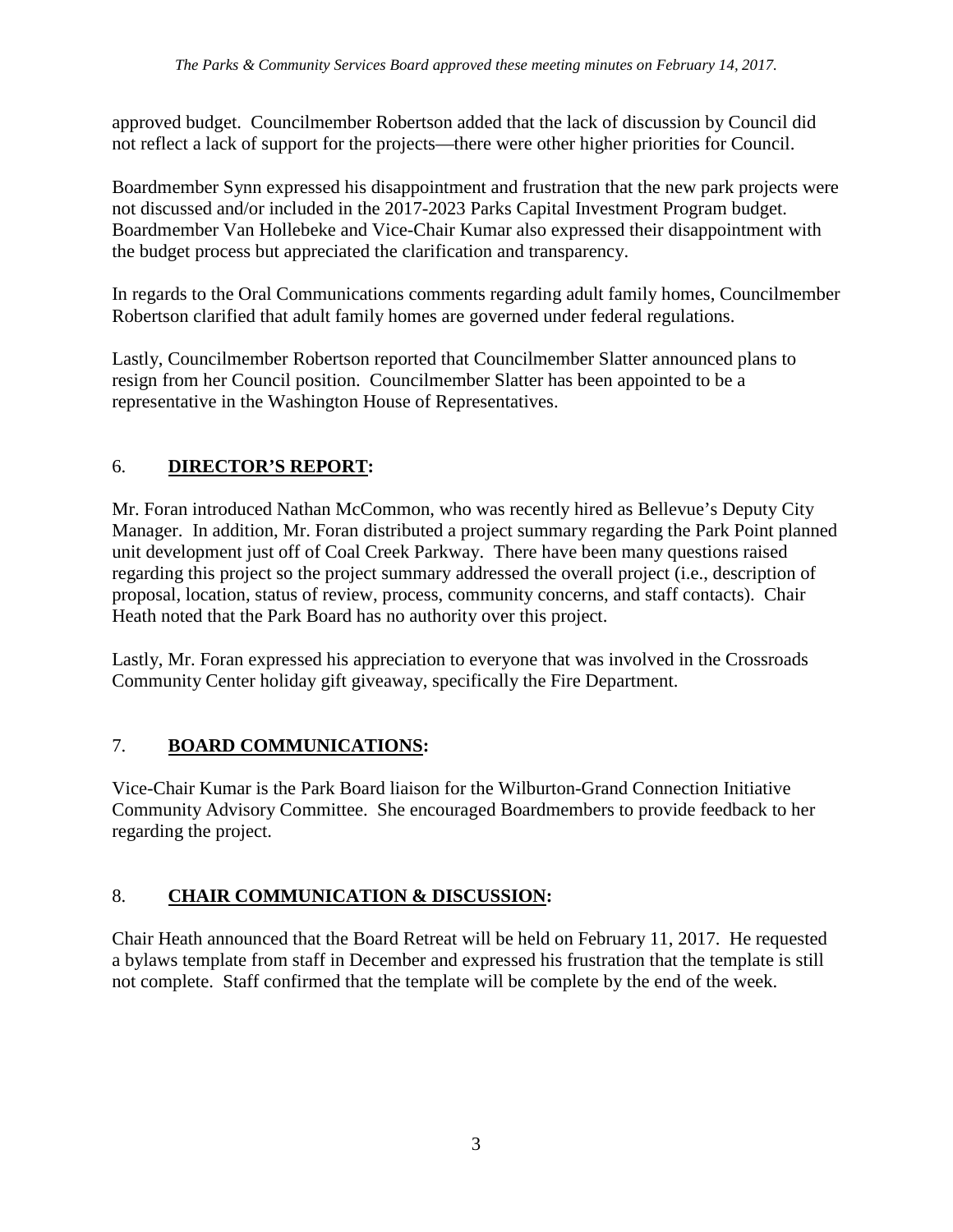#### 9. **DISCUSSION/ACTION ITEMS:**

#### A. Grand Connection/Wilburton Initiative

Mr. Calvert provided an overview of the Bellevue Grand Connection. He discussed the charrette that was created to provide updates on the project.

Mr. Calvert noted that the public engagement process for the Grand Connection includes the following items:

- Interviews
- City Hall and Online Engagement Maps
- Online Open House
- Stakeholder Outreach and Discussions
- Surveys

The scope of work for the Grand Connection includes two phases: 1) establish and overall identity; identify opportunities to support route identity with cohesive strategies; and identify opportunities to improve public spaces; 2) I-405 crossing, interface with Downtown and Eastside Rail Corridor.

Mr. Calvert discussed some of the visioning schemes for the corridor. He noted that one of the first public comments received was to expand the route. He showed some of the short-term and long-term route suggestions, along with cyclist routes.

Some of the elements of the corridor include:

- Identity
	- o A Natural Landscape
	- o A Communal and Historical Landscape
- Cohesive Design Strategies
	- o Vegetation
	- o Weather Protection
	- o Paving
	- o Connectivity and Experience
- Placemaking and Public Space Improvements
	- o Downtown Park
	- $\circ$  Bellevue Way and NE  $6<sup>th</sup>$  Street
	- o Compass Plaza
	- o Activation
	- o Bellevue Transit Center
	- o Eastside Rail Corridor
- Connectivity and Range
	- o Improved Pedestrian Range and Connectivity
- I-405 Crossing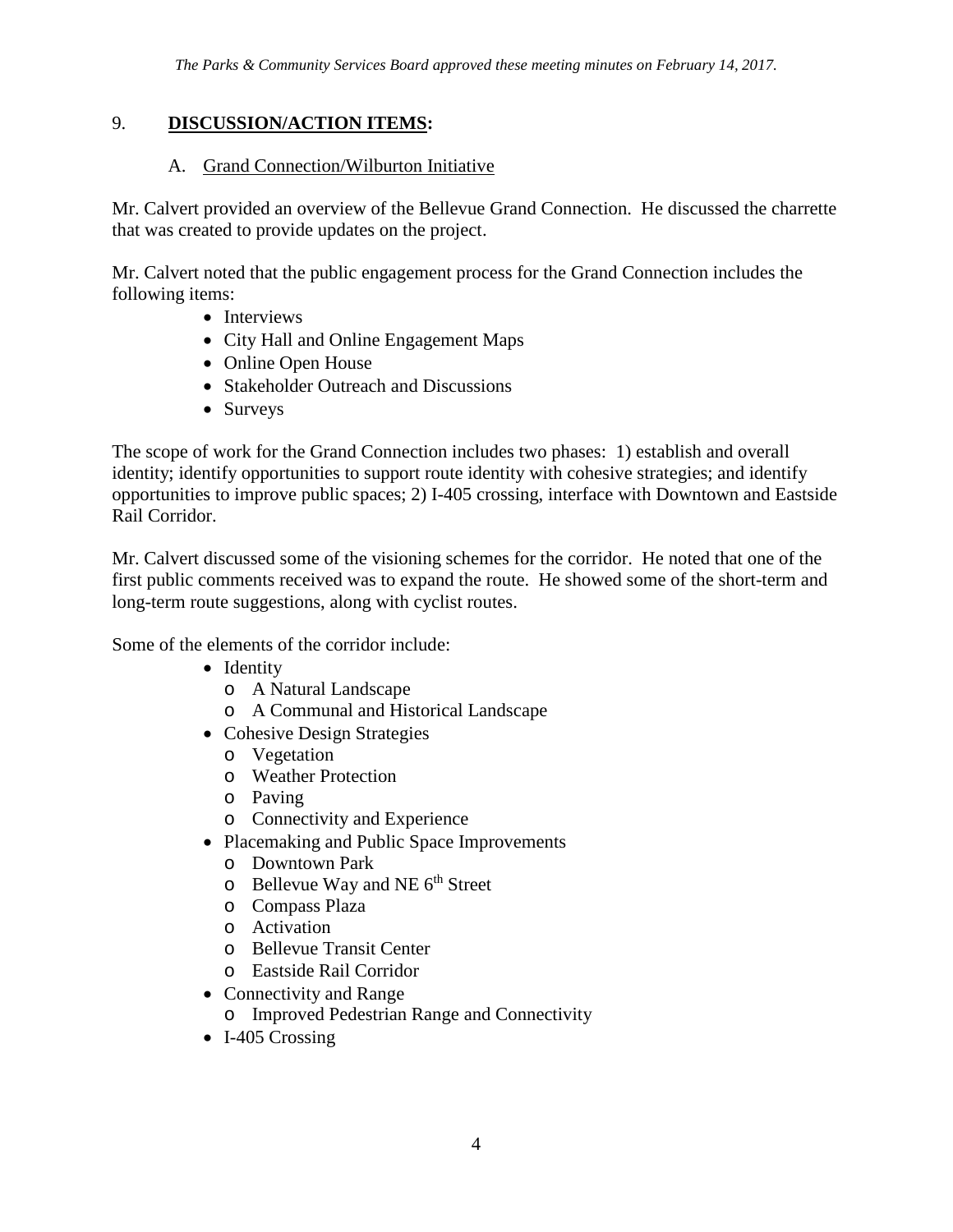Mr. Calvert discussed the next steps for the corridor, which include: refinement of the themes and concepts; early implementation; test the three alternatives through EIS; and produce a proposal for the I-405 crossing, Compass Plaza, and alternative transportation.

The Wilburton Land Use encompasses approximately 303 acres. Mr. Calvert noted that there is a Property Owners Panel and a Citizen Advisory Committee to assist with the planning efforts for the Wilburton area. Councilmember Robertson suggested that staff include the agendas from the Citizen Advisory Committee meetings in the Board packet, particularly since Boardmember Kumar sits on this committee.

#### **Motion by Boardmember Synn and second by Boardmember Deng to extend the meeting until 8:40 p.m. Motion carried unanimously (5-0).**

B. Park Board Development/Retreat

Boardmembers discussed the agenda and format for the Board Retreat. Specific agenda items include: bylaws and work plan. In addition, Boardmember Synn suggested that the Board discuss ways to build more community interaction between the Board and community.

## **Motion by Boardmember Nieuwenhuis and second by Vice-Chair Kumar to extend the meeting until 8:50 p.m. Motion carried unanimously (5-0).**

Boardmembers discussed the purpose of the retreat and what they envision for the bylaws. Chair Heath reiterated his frustration with the delay in receiving the bylaws template. There was a discussion on whether or not the retreat was still warranted. Mr. Foran reminded Boardmembers that there have been extensive discussions about conducting a retreat and the agenda items desired. In November, the Board had decided to conduct a retreat, and Boardmembers at that time requested that the agenda include bylaws and the work plan. Boardmembers determined that they would like to move forward with the retreat. Vice-Chair Kumar requested that the notes from the previous retreat be available at the February retreat.

## **Motion by Boardmember Nieuwenhuis and second by Vice-Chair Kumar to extend the meeting until 9:00 p.m. Motion carried unanimously (5-0).**

Boardmember Synn suggested that the Park Board "Charter" be discussed at the upcoming retreat, since this is often confusing and/or unclear. However, Vice-Chair Kumar disagreed with this viewpoint noting that the Ordinance states the Board's role and authority. It may appear confusing because not all items are under the Board's purview.

## **Motion by Boardmember Nieuwenhuis and second by Boardmember Synn to extend the meeting until 9:05 p.m. Motion carried unanimously (5-0).**

# 10. **BOARDMEMBER COMMITTEE/LIAISON REPORTS:**

None.